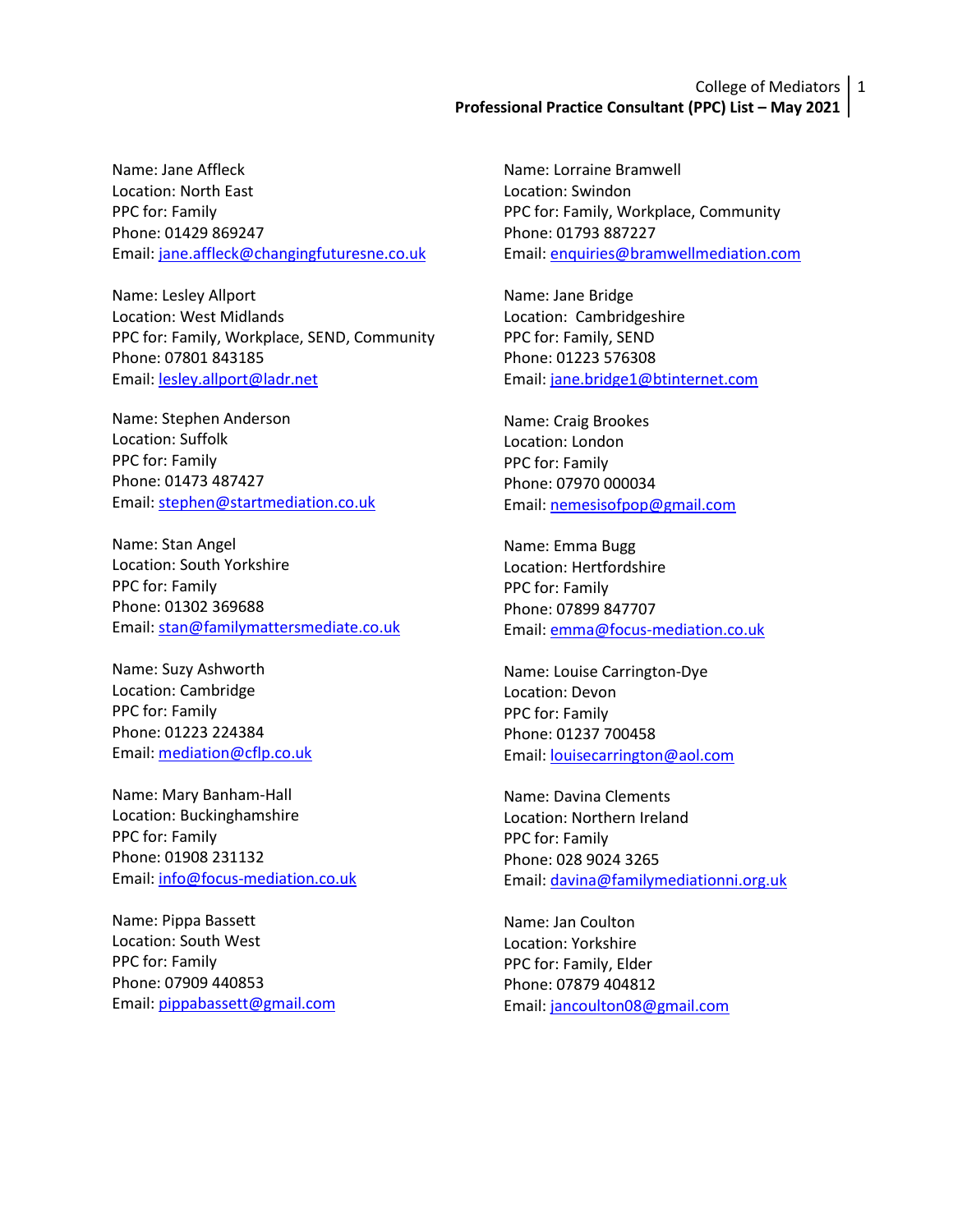# College of Mediators 2 **Professional Practice Consultant (PPC) List – May 2021**

Name: Juliette Dalrymple Location: South Yorkshire PPC for: Family Phone: 01302 369688 Email: [juliette@familymattersmediate.co.uk](mailto:juliette@familymattersmediate.co.uk)

Name: Glynne Davies Location: Essex PPC for: Family Phone: 07757 934670 Email: [email@glynne-davies.org.uk](mailto:email@glynne-davies.org.uk)

Name: Bernie Davis Location: Berkshire PPC for: Family Phone: 07917 304701 Email: [bernadettedavis6@gmail.com](mailto:bernadettedavis6@gmail.com)

Name: Kay Day Location: Portsmouth PPC for: SEND Phone: 07766 731126 Email: [kayday@daywests.co.uk](mailto:kayday@daywests.co.uk)

Name: Jassy Denison Location: West Sussex PPC for: Community, Workplace, Intergenerational, SEND Phone: 07989 594416 Email: [jassydenison@gmail.com](mailto:jassydenison@gmail.com)

Name: Rosalind Dunlop Location: Lisburn PPC for: Family Phone: 07770 375255 Email: rpdunlop@sky.com

Name: Mabel Edge Location: Plymouth PPC for: Family, SEND Phone: 01752 396584 Email: [mabel@children1stmediation.co.uk](mailto:mabel@children1stmediation.co.uk) Name: Julie Farrell Location: North West PPC for: Community, Workplace, Homelessness, SEND Phone: 07799 584813 Email: [solutiontalk@yahoo.com](mailto:solutiontalk@yahoo.com)

Name: Rosalind Dunlop Location: Northern Ireland PPC for: Family Phone: 07790375355 Email: [rpdunlop@outlook.com](mailto:rpdunlop@outlook.com)

Name: Janet Flawith Location: East Midlands PPC for: Family, SEND Phone: 07813 586269 Email: [jan@aimmediationltd.co.uk](mailto:jan@aimmediationltd.co.uk)

Name: Loveday Penelope Fox Location: Portsmouth PPC for: SEND Phone: 02392 479762 Email[: loveday@releasingpotential.com](mailto:loveday@releasingpotential.com)

Name: Mairi Frith Location: Gloucestershire and Bristol PPC for: Family Phone: 07746 757603 Email[: mairifrithmediation@gmail.com](mailto:mairifrithmediation@gmail.com)

Name: Philippa Frost Location: Wales PPC for: Family Phone: 07812 944348 Email[: pipfrost@btinternet.com](mailto:pipfrost@btinternet.com) 

Name: Nasrin Grayson Location: London PPC for: Family Phone: 07748 315959 Email: [nasringrayson@gmail.com](mailto:nasringrayson@gmail.com)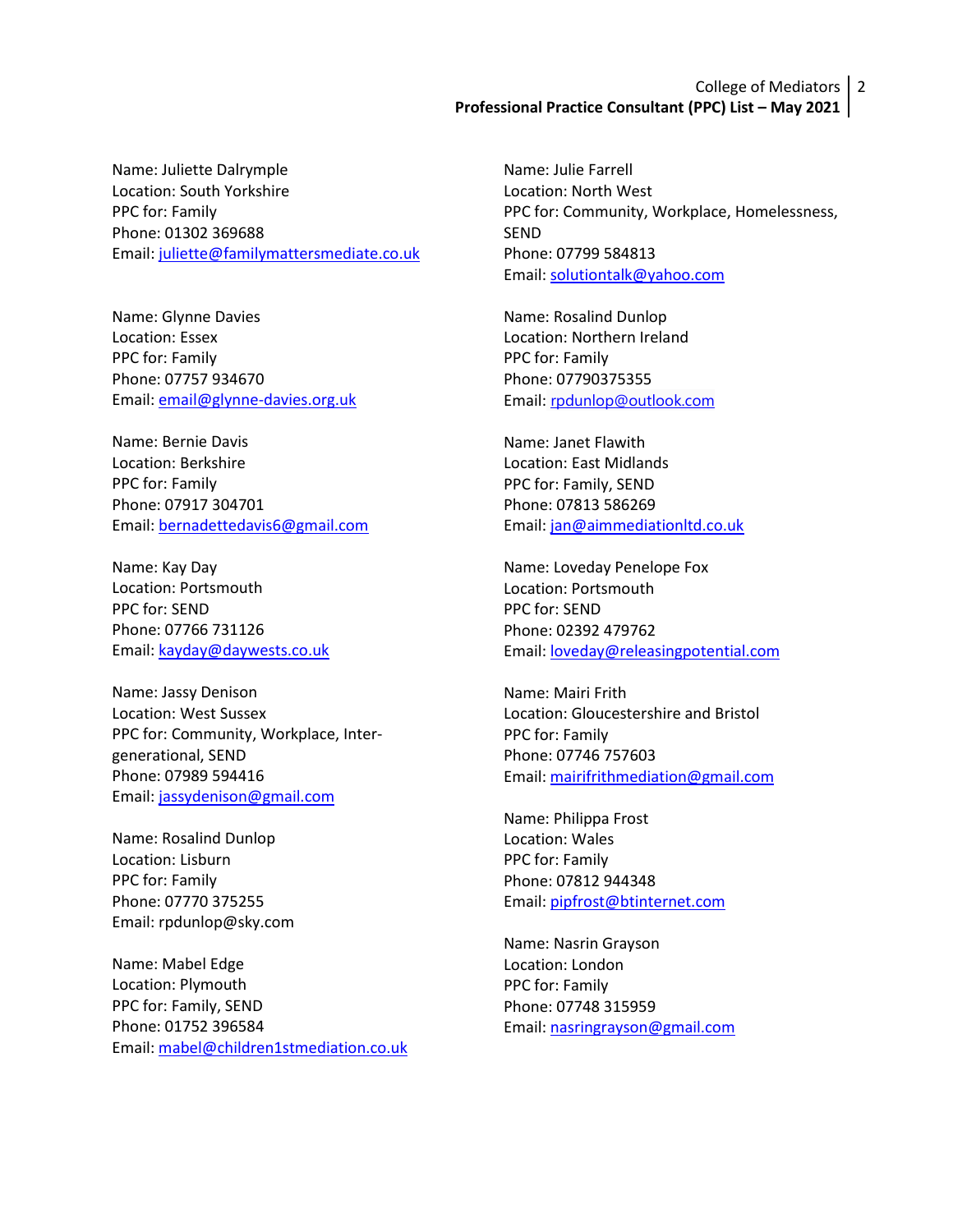# College of Mediators 3 **Professional Practice Consultant (PPC) List – May 2021**

Name: Michael Griffin Location: Peterborough PPC for: Family Phone: 01733 347353 Email:[info@peterboroughfamilymediation.co.uk](mailto:info@peterboroughfamilymediation.co.uk)

Name: Carolyn Hanes Location: Essex PPC for: Family Phone: 01279 211657 Email: [chanesnlm@gmail.com](mailto:chanesnlm@gmail.com)

Name: Rebekah Harris Location: Warwickshire PPC for: Family Phone: 01926 421838 Email: [rebekah.harris.uk@gmail.com](mailto:rebekah.harris.uk@gmail.com)

Name: Carey Haslam Location: Greater London, Surrey, Middlesex PPC for: Community, Workplace, SEND Phone: 07734 050214 Email: [careyhaslam@blueyonder.co.uk](mailto:careyhaslam@blueyonder.co.uk)

Name: Arabella Holliday Location: South West PPC for: Family Phone: 07979 526401 Email: [bellaholliday@gmail.com](mailto:bellaholliday@gmail.com) 

Name: Denice Houslin Location: Bedfordshire PPC for: Community, Workplace Phone: 07961 151737 Email: [office@changemakerllp.co.uk](mailto:office@changemakerllp.co.uk)

Name: Denise Ingamells Location: Essex PPC for: Family Phone: 07792 598692 Email: [denise.ingamells@tesco.net](mailto:denise.ingamells@tesco.net) Name: Vivienne Keys Location: Cambridgeshire PPC for: Family Phone: 07522 606670 Email[: viviennekeys1@gmail.com](mailto:viviennekeys1@gmail.com)

Name: Tina Kirsch Location: London PPC for: Family Phone: 07976 245414 Email: [tinakirsch@hotmail.co.uk](mailto:tinakirsch@hotmail.co.uk) 

Name: Laura Kirkpatrick Location: North West PPC for: Community, Workplace, Homelessness, SEND Phone: 07828 162048 Email: [info@solutiontalk.co.uk](mailto:info@solutiontalk.co.uk)

Name: Jacqui Kyne Location: Gloucestershire, Wiltshire PPC for: Family Phone: 07920 180921 Email[: jacqui@jksmediation.co.uk](mailto:jacqui@jksmediation.co.uk)

Name: Jacky Lewis Location: London PPC for: Family, Workplace, Civil and Commercial, Inter-generational Phone: 07930 442630 Email: [jacky@jackylewis.com](mailto:jacky@jackylewis.com)

Name: Margaret Lewis Location: Lincolnshire PPC for: Family Phone: 01733 347353 Email:[margaret.lewis@peterboroughfamilymediation.co.uk](mailto:margaret.lewis@peterboroughfamilymediation.co.uk)

Name: Darryl Lindsey Location: Norfolk PPC for: Family, School Phone: 01760 721454 Email: [Darryl\\_lindsey@btopenworld.com](mailto:Darryl_lindsey@btopenworld.com)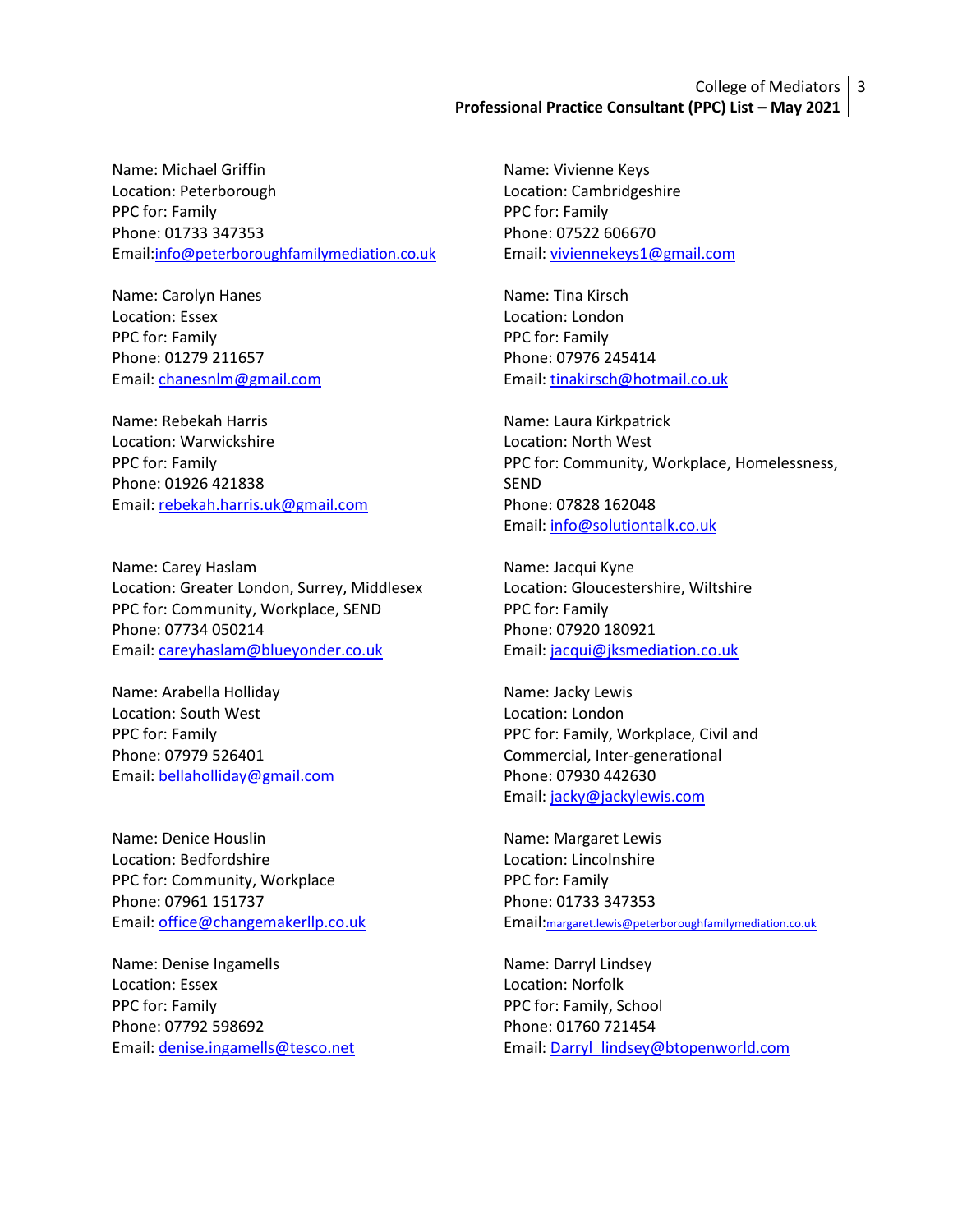# College of Mediators 4 **Professional Practice Consultant (PPC) List – May 2021**

Name: Ian Lovatt Location: Surrey PPC for: Family Phone: 07801 433412 Email: [ian@familymediation-matters.co.uk](mailto:ian@familymediation-matters.co.uk)

Name: Annie Lowe Location: Midlands PPC for: Family Phone: 07974 642012 Email: [annlowe850@gmail.com](mailto:annlowe850@gmail.com)

Name: Laura Mackey Location: North West PPC for: Community, Workplace Phone: 07960 371994 Email: [lauramackey2@gmail.com](mailto:lauramackey2@gmail.com)

Name: Macarena Mata Location: South East PPC for: Family, Workplace Phone: 07989 057566 Email: [crea.resolution@gmail.com](mailto:crea.resolution@gmail.com)

Name: Alison McIlroy Location: Doncaster PPC for: Family Phone: 01302 369688 Email: [alison@familymattersmediate.co.uk](mailto:alison@familymattersmediate.co.uk)

Name: Martha Monday Location: South East PPC for: SEND Phone: 01634 936662 Email: [MarthaM@globalmediation.co.uk](mailto:MarthaM@globalmediation.co.uk)

Name: Paulette Morris Location: Buckinghamshire PPC for: Family, Community Phone: 01494 853431 Email: [mediation@paulettemorris.co.uk](mailto:mediation@paulettemorris.co.uk) Name: Christine Parker Location: Doncaster PPC for: Family Phone: 01777 818193 Email[: contact@cpmediation.co.uk](mailto:contact@cpmediation.co.uk)

Name: Jill Redshaw Location: London PPC for: Family Phone: 07788 802952 Email[: jill.redshaw@outlook.com](mailto:jill.redshaw@outlook.com)

Name: Anita Rendall Location: Gloucestershire PPC for: Family Phone: 07710 540624 Email[: ar@4x4mediation.com](mailto:ar@4x4mediation.com)

Name: Rachel Renwick Location: Doncaster PPC for: Family Phone: 01302 369688 Email[: rachel@familymattersmediate.co.uk](mailto:rachel@familymattersmediate.co.uk) 

Name: Barbara Robb Location: Suffolk PPC for: Family Phone: 07586 916493 Email: [barbara@barbararobbfamilymediation.co.uk](mailto:barbara@barbararobbfamilymediation.co.uk)

Name: Marian Roberts Location: London PPC for: Family Phone: 020 8315 7460 Email[: enquiries@selfmb.org.uk](mailto:enquiries@selfmb.org.uk)

Name: Laura Ronn Location: North East PPC for: Family Phone: 07880 337273 Email[: info@familymediation-northeast.com](mailto:info@familymediation-northeast.com)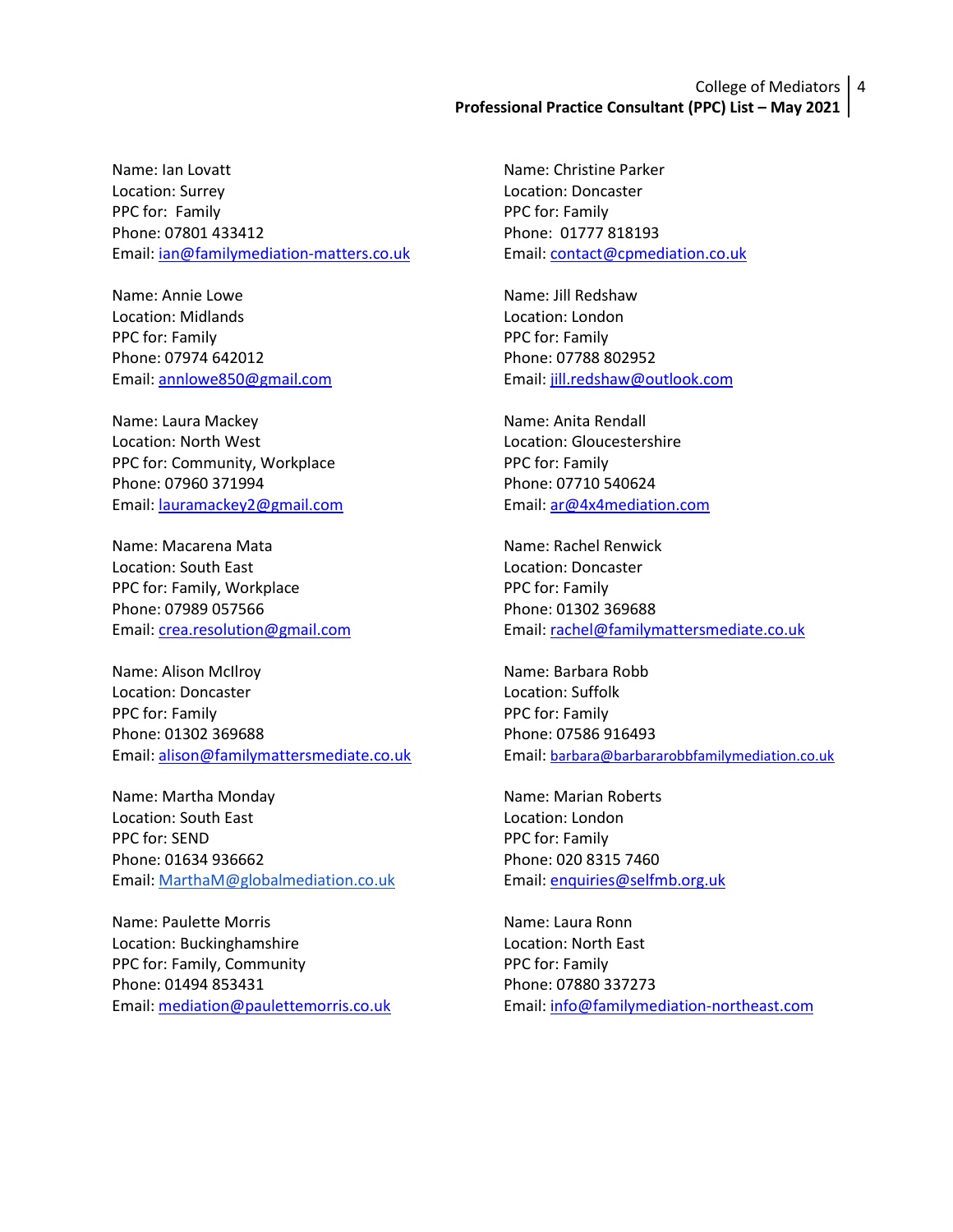# College of Mediators 5 **Professional Practice Consultant (PPC) List – May 2021**

Name: Ann-Frances Rooney Location: Essex PPC for: Family Phone: 07972 800680 Email: [annfrancesr@aol.com](mailto:annfrancesr@aol.com)

Name: Maura Rose Location: North West PPC for: Community, Workplace, Intergenerational, Victim/Offender Phone: 07989 388514 Email: [maurarose@hotmail.co.uk](mailto:maurarose@hotmail.co.uk) 

Name: Polly Rowan Hamilton Location: Northern Ireland PPC for: Family Phone: 07557 090381 Email: [pollyjrh@gmail.com](mailto:pollyjrh@gmail.com)

Name: Jen Rumble Location: North West PPC for: Family Phone: 07787 424832 Email: [info@yourmediator.co.uk](mailto:info@yourmediator.co.uk)

Name: Jo Sanctuary Location: Bedfordshire PPC for: Community, Workplace Phone: 07595 476060 Email: [admin@resolutionspartnership.co.uk](mailto:admin@resolutionspartnership.co.uk)

Name: Lesley Saunders Location: Surrey PPC for: Family, Community Phone: 07855 907031 Email: [lesleysaunders11@gmail.com](mailto:lesleysaunders11@gmail.com)

Name: Peter Shaw Location: Cornwall PPC for: Family Phone: 01872 225022 Email: [admin@accordmediation.co.uk](mailto:admin@accordmediation.co.uk) Name: Kate Skelton Location: South West PPC for: Family Phone: 07944 481167 Email[: kate@jksmediation.co.uk](mailto:kate@jksmediation.co.uk) 

Name: Lesley Soper Location: Worcestershire PPC for: Family Phone: 07843 272033 Email[: lesley\\_soper@sky.com](mailto:lesley_soper@sky.com)

Name: Anna-Jane Spirit Location: Hampshire, Surrey, Sussex PPC for: Family Phone: 01730 262401 Email[: anna-jane.spirit@burley-geach.co.uk](mailto:anna-jane.spirit@burley-geach.co.uk)

Name: Will Stewart Location: Surrey PPC for: Family Phone: 01252 723252 Email: [wdbstewart@gmail.com](mailto:wdbstewart@gmail.com)

Name: Stephanie Stuart Location: London PPC for: Comunity, Workplace Phone: 07956 350492 Email[: stephaniestuartmediation@gmail.com](mailto:stephaniestuartmediation@gmail.com)

Name: Katherine Stylianou Location: London PPC for: Family Phone: 07941 324311 Email[: kathstylianou@gmail.com](mailto:kathstylianou@gmail.com)

Name: Stewart Thomson Location: London PPC for: Family Phone: 07824 357850 Email[: thomsonstewart4@gmail.com](mailto:thomsonstewart4@gmail.com)